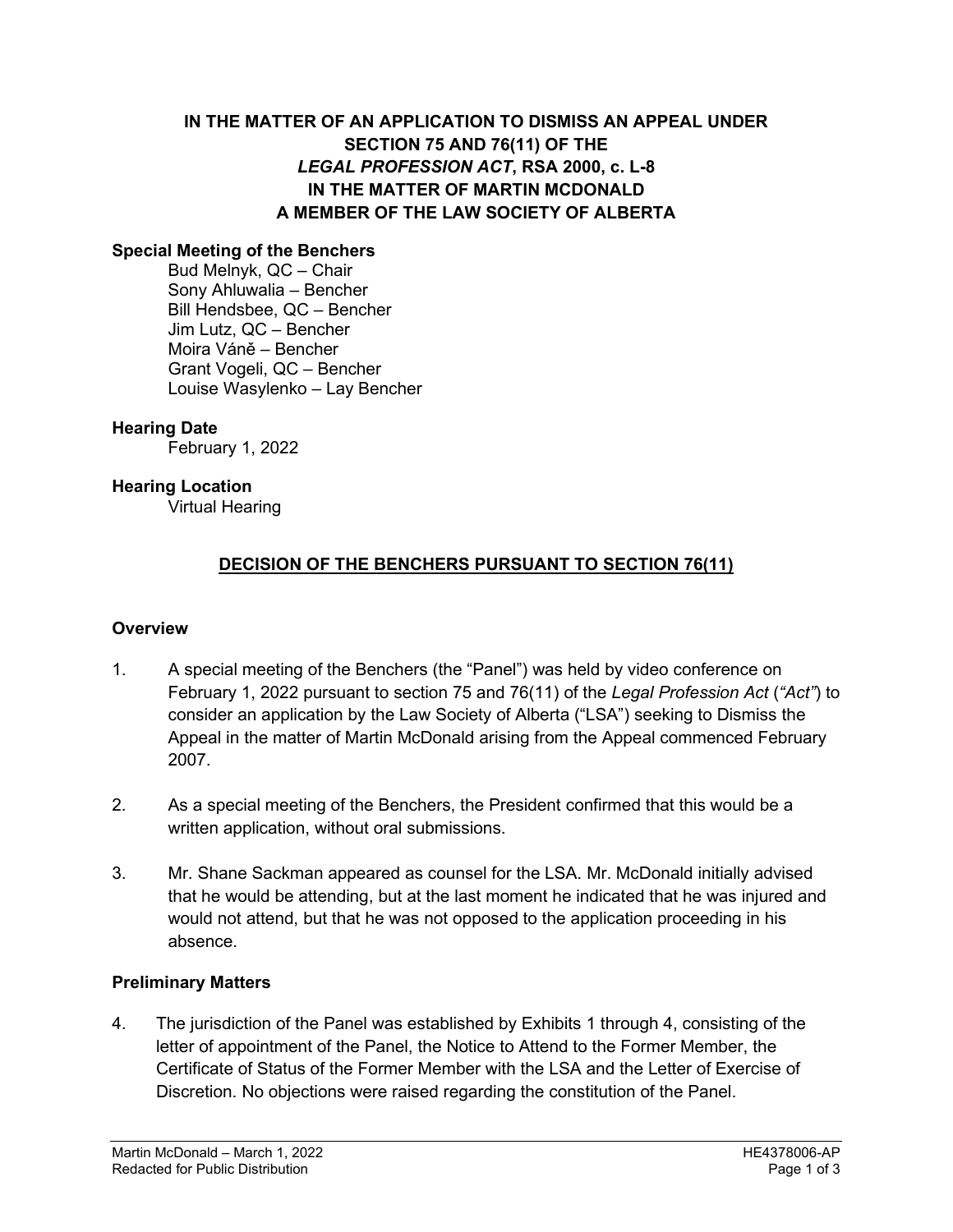- 5. The LSA did not receive any request for a private hearing. Accordingly, the Panel directed that the hearing be held in public.
- 6. At the outset of the hearing Exhibits 1 through 13 were entered into evidence in the hearing.

# **The Authority of the Benchers to Dismiss an Appeal**

7. The *Act* provides a procedure for a member or the LSA to seek for the Benchers to Dismiss an Appeal, pursuant to section 76(11) of the *Act.*

# **Joint Submission on Abandonment**

- 8. LSA counsel advised that both the LSA and Mr. McDonald were consenting to the abandonment of the appeal without costs.
- 9. In considering the joint submission the Appeal Panel noted the following factors:
	- (i) That Mr. McDonald was consenting to the abandonment of his appeal.
	- (ii) That the LSA had incurred only nominal costs in the appeal.
- 10. The Supreme Court of Canada in *R* v. *Anthony-Cook* held that the trier of fact should not depart from a joint submission unless the proposed sentence would bring the administration of justice into disrepute or is otherwise contrary to the public interest. While this matter is not strictly speaking a joint submission on sanction, the Panel is of the opinion that the policy reasons in *Anthony-Cook* would be reasonably appropriate in this instance. The Panel is therefore of the opinion that the joint submission would not bring the administration of justice into disrepute or that the joint submission is otherwise contrary to the public interest.

## **Conclusion**

11. The Appeal commenced by Mr. McDonald in February 2007 is hereby abandoned by consent and accordingly the appeal is dismissed on a without costs basis.

Dated at Calgary, Alberta, March 1, 2022.